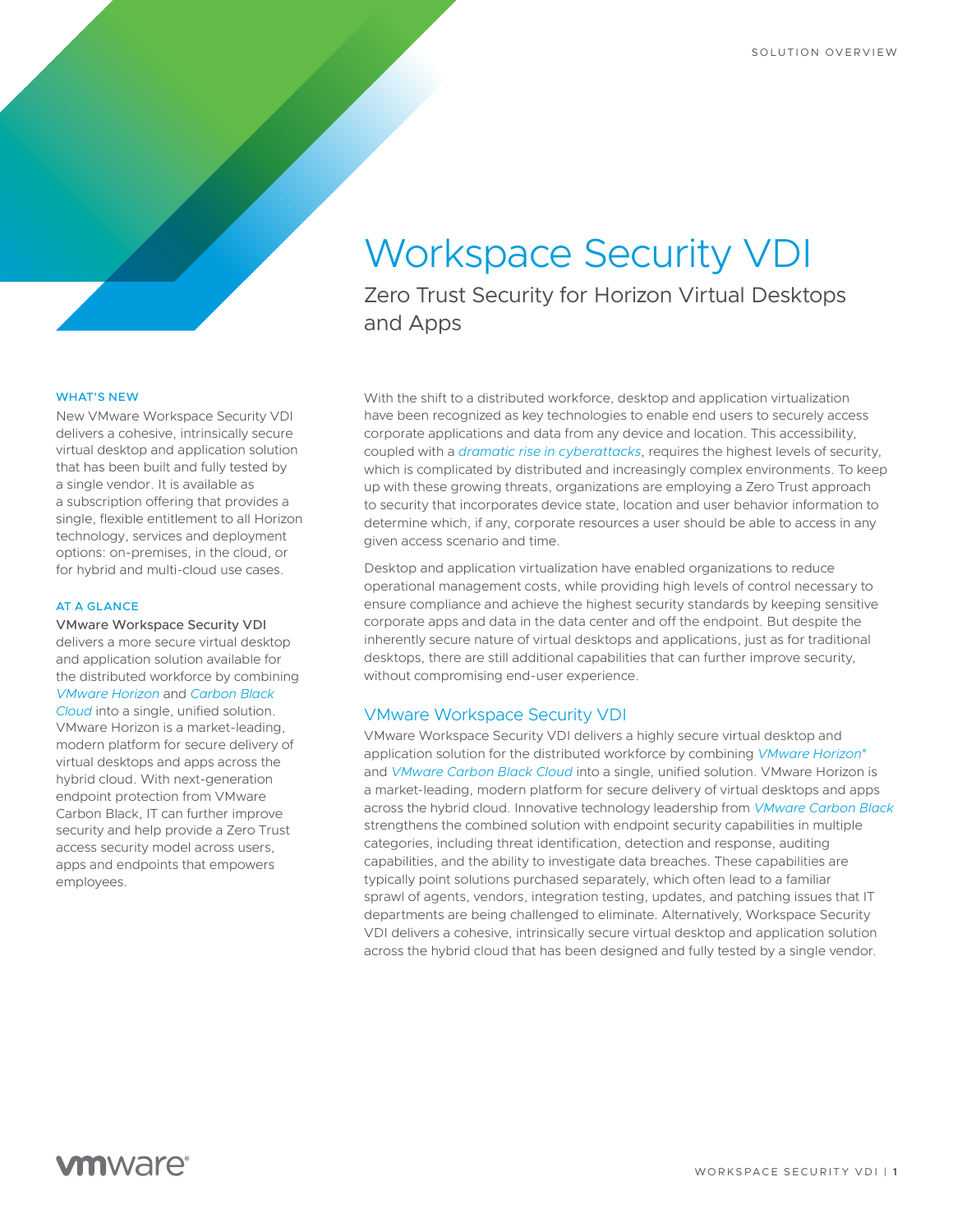### **BENEFITS**

- Single-vendor solution, tested and supported by VMware.
- Comprehensive endpoint solution with a single console to streamline routine operations and eliminate multiple security point products.
- Holistic approach leverages machine learning and behavioral models to not only detect and block attacks but also predict ones that have never been seen before.
- Agentless operation provides unique anti-tamper capabilities and removes deployment overhead.
- Provides fast, easy access to system state information to make quick, confident actions that harden systems and improve security posture.



### With VMware Tools integration, the agentless Carbon Black sensor enhances simplicity and security

Carbon Black delivers agentless operation on vSphere with the automated download and launch of the Carbon Black Sensor directly from *VMware Tools*™, providing unique anti-tamper capabilities and removing deployment overhead. For nonpersistent desktops, the sensor is installed on the golden image and automatically launched during the provisioning of the nonpersistent desktop. This sensor is all that is required to secure the Horizon virtual desktops and RDS hosts as well as the infrastructure, giving security and IT admins a single deployment and unified view across Horizon deployments on-premises and in the cloud, which streamlines routine operations.



FIGURE 1: Carbon Black delivers agentless operation with the integration of the Carbon Black Sensor directly into VMware Tools.

### New, advanced level of endpoint security protection

#### Workspace Security VDI includes *Next Generation Antivirus (NGAV) from*

*Carbon Black*, which employs Behavioral Endpoint Detection and Response (VMware Carbon Black® EDR™) to provide multilayer protection for Horizon virtual desktops and applications. Traditional antivirus solutions focus on signature-based attacks, and today's attackers can easily bypass these solutions with macro-based and memory-based attacks and highly developed tools that target vulnerabilities associated with PowerShell scripting and remote logins. VMware Carbon Black Cloud™ takes endpoint security protection to a new, advanced level by analyzing

# **vm**ware<sup>®</sup>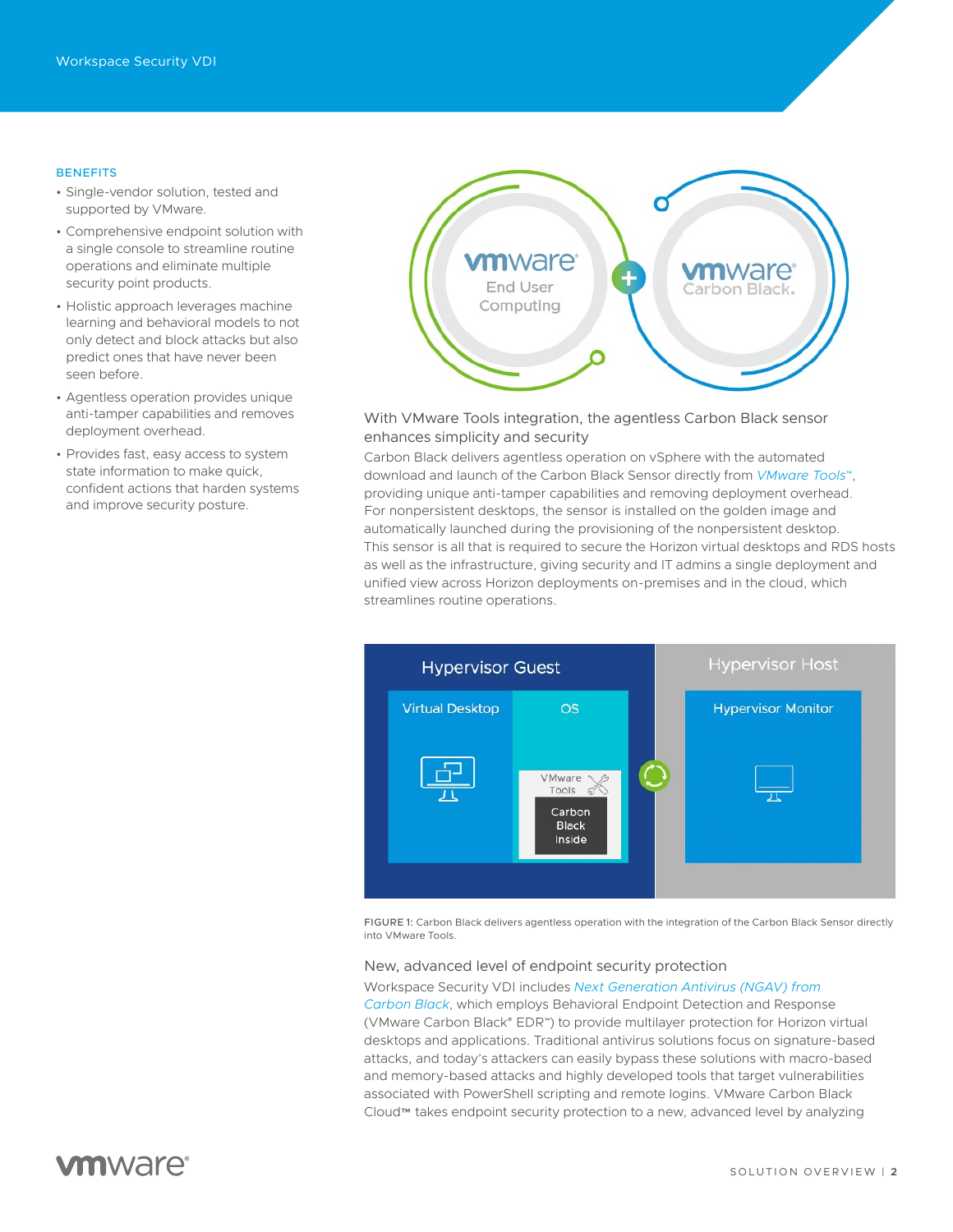entire event streams across files, processes, applications, and network connections. This holistic approach to data collection powers machine learning and behavioral models to not only detect and block attacks but also predict ones that have never been seen before. By leveraging policy-based controls, administrators can fine-tune their security environment, further enhancing the overall security posture of the organization.

These technologies help companies identify patterns as well as Tactics, Techniques and Procedures (TTPs) that may be suspicious and turn them into attack visualizations that incident responders can use to quickly respond. To remediate from anywhere in the world via the Carbon Black Cloud, a secure connection to the infected desktop can be created to pull or push files, kill processes, and perform memory dumps. Or in the case of an infected desktop that is based on VMware nonpersistent Instant Clones technology, it can simply be destroyed and a new one immediately spun up from a known good image.



FIGURE 2: Using the VMware Carbon Black Cloud universal console, the solution applies behavioral analytics to events to streamline detection, prevention, and response to cyberattacks.

#### Real-time audit and remediation

*VMware Carbon Black*® *Cloud Audit and Remediation*™ is a real-time audit and remediation solution that gives both IT and SecOps teams faster, easier access to real-time virtual desktop data with the ability to change the system state of virtual desktops or endpoints across their organization. By providing administrators with real-time query capabilities from a cloud native endpoint protection platform, Audit and Remediation enables teams to make quick, confident decisions to harden systems and improve security posture. Unlike competing solutions, it provides the evidence that systems are configured and patched according to industry standards, which is required in highly regulated industries. Audit and Remediation closes the gap between security and operations, allowing administrators to perform full investigations and take action to remotely remediate endpoints all from a single solution.

## **m**ware<sup>®</sup>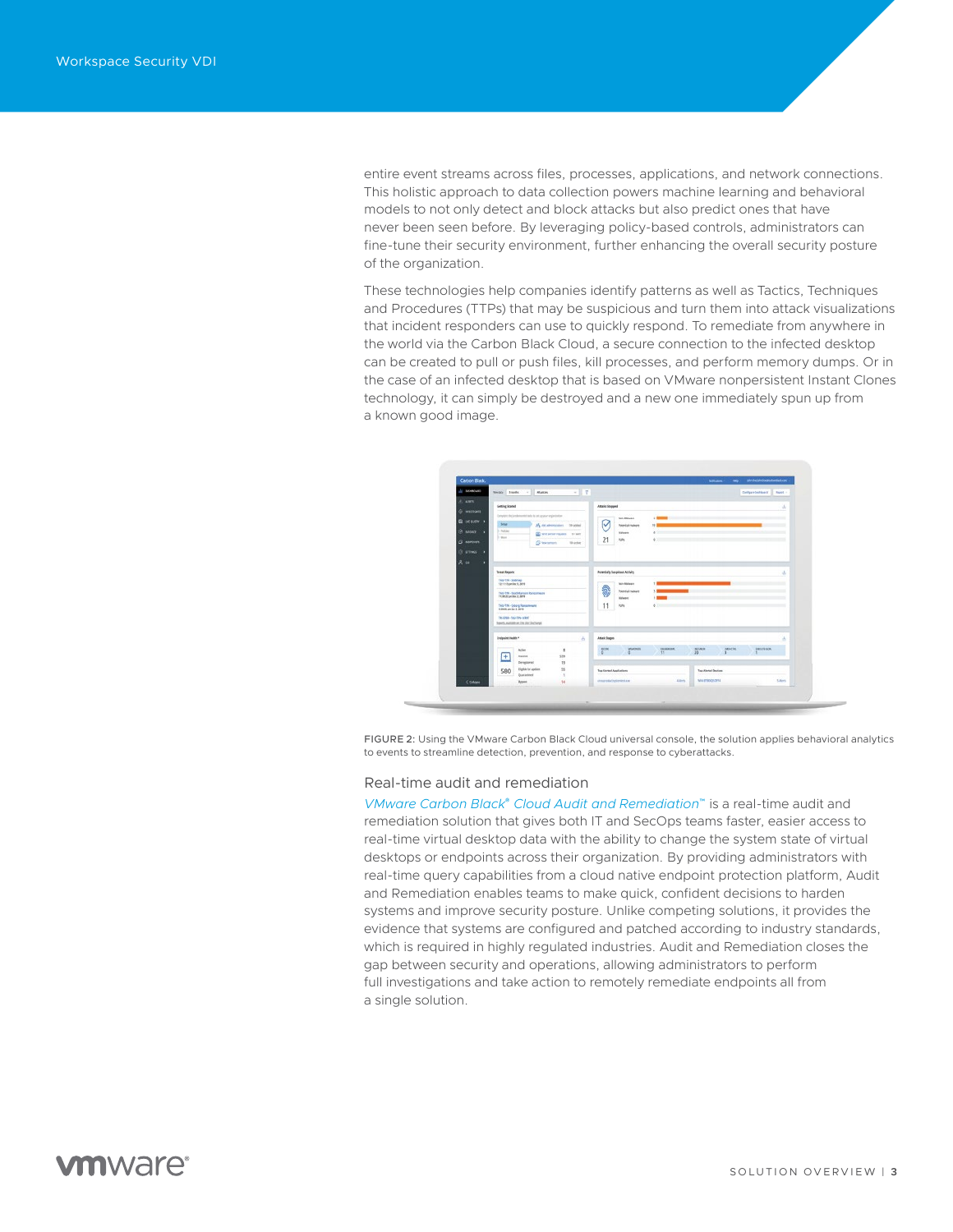

FIGURE 3: Audit and Remediation gives administrators the ability to easily create custom queries and return results from across all endpoints in their environment to a single cloud-based console.

### Enable your future ready workforce with enhanced Zero Trust security

Workspace Security VDI delivers a highly secure desktop and application virtualization solution that consolidates multiple endpoint security capabilities into a cohesive solution that has been tested end to end. Compared to legacy solutions, this modernized, lightweight approach significantly improves performance and protects against a new wave of attack vectors that traditional antivirus solutions cannot detect.

By leveraging the rich VMware ecosystem, Workspace Security VDI can be incorporated in a broader security program that intrinsically layers security solutions from the endpoint to the cloud, across networking and data center workloads. For example, VMware Workspace ONE® Access™ establishes and verifies end-user identity with multifactor authentication, and serves as the basis for conditional access and single sign-on for Horizon virtual desktops and apps. Additional security features are woven into VMware technologies across the network and supported by Horizon, such as network micro-segmentation with *VMware NSX*®, software-defined load balancing with *VMware NSX*® *Advanced Load Balancer*™ *(Avi Networks)*, secure remote access with *VMware Unified Access Gateway*™ *(UAG)*, and high-performance branch access with *VMware SD-WAN by Velocloud*®. These intrinsic elements help implement a Zero Trust security model across users, devices, networks and data that empowers employees without sacrificing security.



## **m**ware<sup>®</sup>